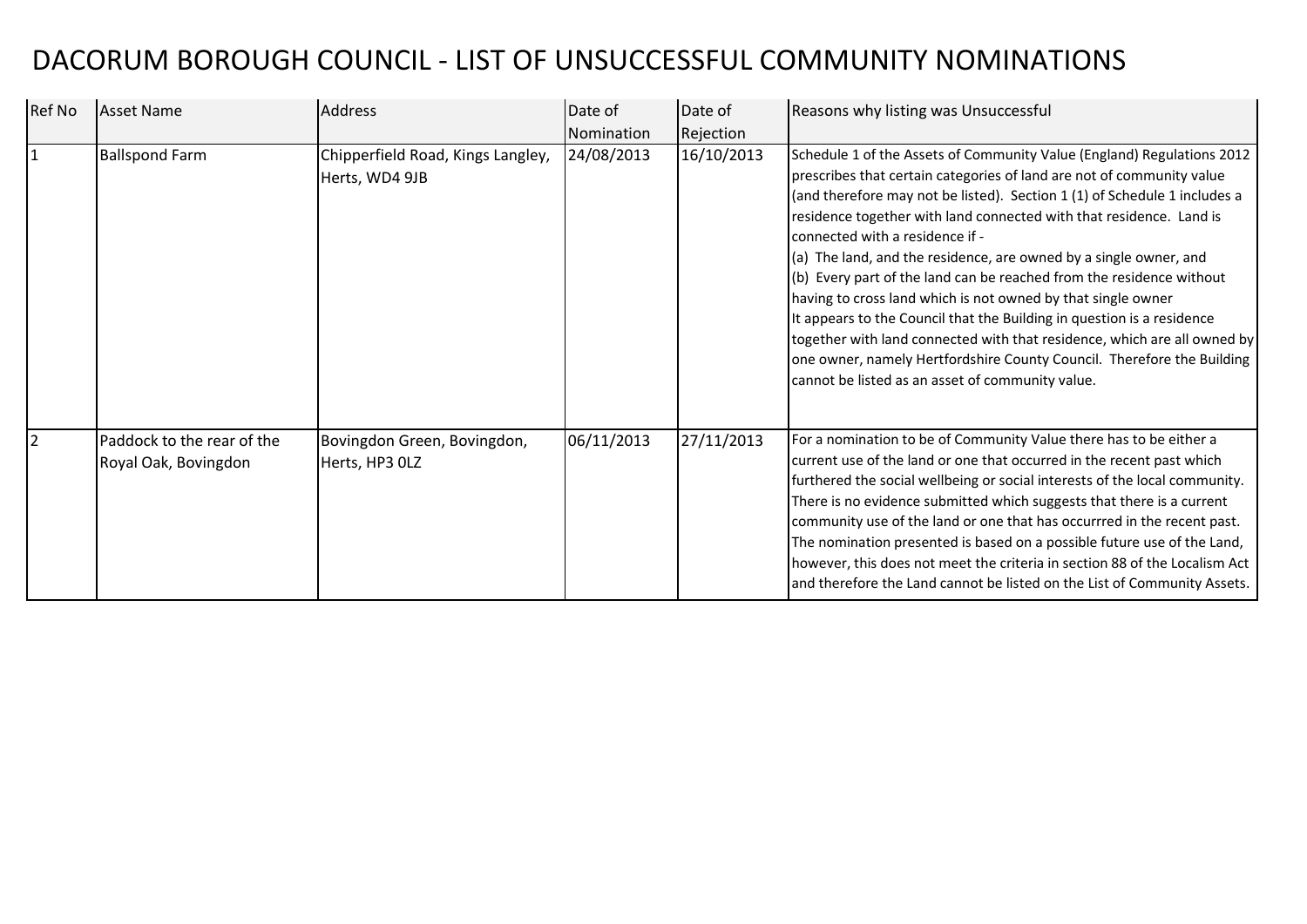| Boathouse                  | Castlewharf, Bridge Street, | 20/05/2014 | 09/07/2014 | The nomination states that the boatyard offers services to residents        |
|----------------------------|-----------------------------|------------|------------|-----------------------------------------------------------------------------|
|                            | Berkhamsted, Herts, HP4 2EB |            |            | interested in leisure boating and brings visitors that increase the local   |
|                            |                             |            |            | economy; however, the nomation response submitted on behalf of the          |
|                            |                             |            |            | Owners states that there has been no commercial use of the boatyard for     |
|                            |                             |            |            | at least 10 years. The nomination response annexed a Planning               |
|                            |                             |            |            | Inspectors decision dated 23 May 2008 (Ref APP/A1910/A/07/2045528           |
|                            |                             |            |            | which supported the fact that the boatyard has not been in use where he     |
|                            |                             |            |            | refers to a previous Inspector's decision on the site and said at Paragraph |
|                            |                             |            |            | 15 that: "However, he injects a proper note of realism in paragraph 17      |
|                            |                             |            |            | that, due in part to the fragmentation of ownership, in addition to an      |
|                            |                             |            |            | increase in boat size, restarting a boat hire business and repair yard as   |
|                            |                             |            |            | operated from the 1970s through to the beginning of the 21st century,       |
|                            |                             |            |            | can no longer be considered viable".                                        |
| <b>Burns Drive Garages</b> | Burns Drive, Woodhall Farm, | 30/06/2014 | 12/08/2014 | The reason put forward by the Nominating Party for nominating this land     |
|                            | Hemel Hempstead, Herts, HP2 |            |            | appears to be that failure to permit parking on the land detrimentally      |
|                            | 7NP                         |            |            | impacts the social wellbeing and recreational interests of the residents of |
|                            |                             |            |            | Burns Drive. However, based on the information submitted by the             |
|                            |                             |            |            | Nomating Party the Land has not been used for lawful parking since 2003     |
|                            |                             |            |            | when the Owners started clamping vechicles and it therefore appears to      |
|                            |                             |            |            | the Council that the Land is not currently being used for any use which     |
|                            |                             |            |            | could further the social wellbeing or social interests of the local         |
|                            |                             |            |            | community and therefore section 88(1)(a) cannot apply because there is      |
|                            |                             |            |            | not an actual current use of the land for parking                           |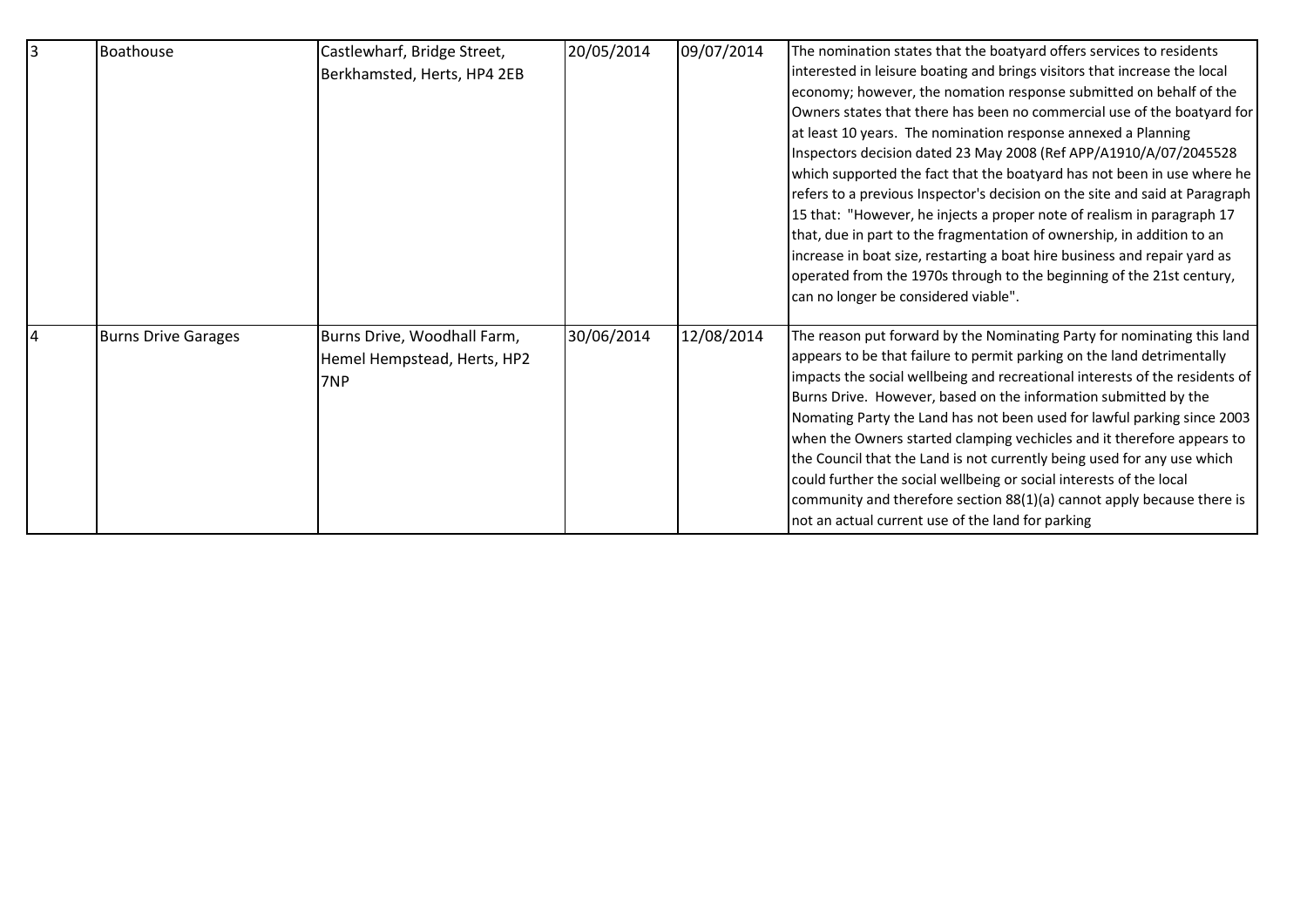| Aldbury Stores | The Green, Aldbury, Herts, HP23 | 11/04/2018 | 16/05/2018 | The Council is satisfied that the Land does not appear within a description    |
|----------------|---------------------------------|------------|------------|--------------------------------------------------------------------------------|
|                | <b>5RR</b>                      |            |            | specified in Schedule 1 Assets of Community Value (England) Regulations        |
|                |                                 |            |            | 2012.                                                                          |
|                |                                 |            |            | The Council is also satisfied that the nomination is valid and that the Land   |
|                |                                 |            |            | is within the Local Authority's area. However, for a nomination to be of       |
|                |                                 |            |            | Community Value there has to be either a current use of the Land or one        |
|                |                                 |            |            | that occurred in the recent past which furthered the social wellbeing or       |
|                |                                 |            |            | social interests of the local community. It is not felt there is sufficient    |
|                |                                 |            |            | evidence to show that the primary current use of the land furthers the         |
|                |                                 |            |            | social well-being or social interests of the local community. The              |
|                |                                 |            |            | Nominating Body indicates that the shop serves all ages of shopper and is      |
|                |                                 |            |            | "a place of community where news, information and opinions are shared          |
|                |                                 |            |            | and discussed", that is sells a wide variety of products and that the          |
|                |                                 |            |            | nearest alternative shop is some 3 miles away and is of value to those         |
|                |                                 |            |            | who have no access to a car for everyday use. It is accepted that there is     |
|                |                                 |            |            | incidental, unorganised ancillary social engagement as a result of people      |
|                |                                 |            |            | attending the shop but it is not felt this is sufficient to meet the statutory |
|                |                                 |            |            | test. The convenience of having a local shop is not the same as the shop       |
|                |                                 |            |            | furthering the social well-being or interests of the local community.          |
|                |                                 |            |            | Turning to whether the land has previously been used for the purposes of       |
|                |                                 |            |            | furthering the social well-being or interests of the local community in the    |
|                |                                 |            |            | "recent past" and it is realistic to think that it will be used for the same   |
|                |                                 |            |            | purpose again within the next five years - no specific further evidence        |
|                |                                 |            |            | has been submitted by the nominating body in this regard and as such           |
|                |                                 |            |            | there is nothing to suggest that this test is met either. As such, the         |
|                |                                 |            |            | application to register the Property is rejected.                              |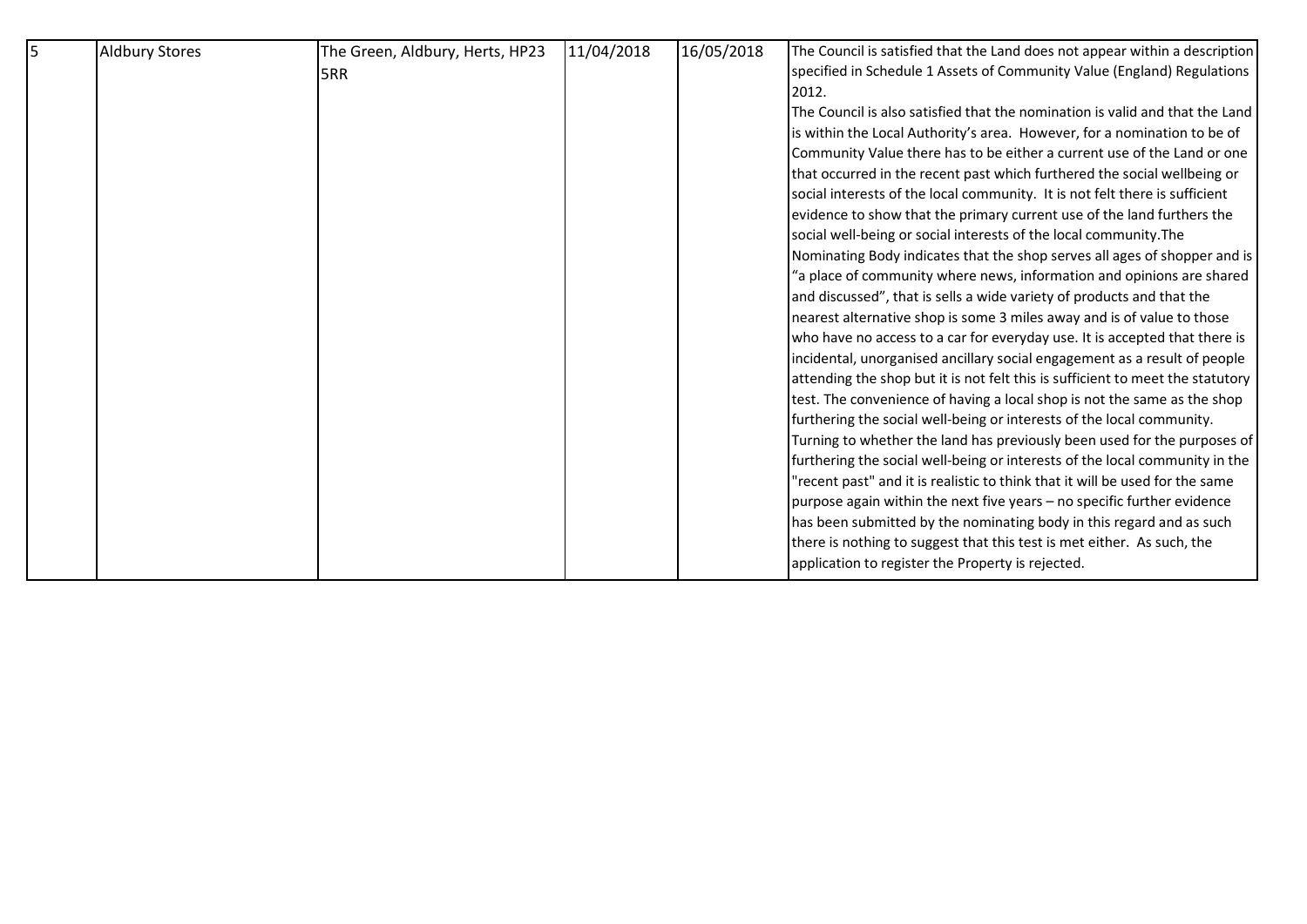| 6 | The Village Store | Church Road, Potten End, | 01/05/2018 | 02/07/2018 | The Council is satisfied that the Land does not appear within a description    |
|---|-------------------|--------------------------|------------|------------|--------------------------------------------------------------------------------|
|   |                   | Berkhamsted, HP4 2QY     |            |            | specified in Schedule 1 Assets of Community Value (England) Regulations        |
|   |                   |                          |            |            | 2012.                                                                          |
|   |                   |                          |            |            | The Council is also satisfied that the nomination is valid and that the Land   |
|   |                   |                          |            |            | is within the Local Authority's area. However, for a nomination to be of       |
|   |                   |                          |            |            | Community Value there has to be either a current use of the Land or one        |
|   |                   |                          |            |            | that occurred in the recent past which furthered the social wellbeing or       |
|   |                   |                          |            |            | social interests of the local community. It is not felt there is sufficient    |
|   |                   |                          |            |            | evidence to show that the primary current use of the land furthers the         |
|   |                   |                          |            |            | social well-being or social interests of the local community.                  |
|   |                   |                          |            |            | The Nominating Body indicates that the shop comprises "a much needed           |
|   |                   |                          |            |            | village shop which includes facilities to pick up parcels, laundry, phone      |
|   |                   |                          |            |            | top-ups, council tax/rent payments". It is accepted that there is/may be       |
|   |                   |                          |            |            | incidental, unorganised ancillary social engagement as a result of people      |
|   |                   |                          |            |            | attending the shop but it is not felt this is sufficient to meet the statutory |
|   |                   |                          |            |            | test. The convenience of having a local shop is not the same as the shop       |
|   |                   |                          |            |            | furthering the social well-being or interests of the local community.          |
|   |                   |                          |            |            | Turning to whether the land has previously been used for the purposes of       |
|   |                   |                          |            |            | furthering the social well-being or interests of the local community in the    |
|   |                   |                          |            |            | "recent past" and it is realistic to think that it will be used for the same   |
|   |                   |                          |            |            | purpose again within the next five years - no specific further evidence has    |
|   |                   |                          |            |            | been submitted by the nominating body in this regard and as such there         |
|   |                   |                          |            |            | is nothing to suggest that this test is met either. As such, the application   |
|   |                   |                          |            |            | to register the Property is rejected.                                          |
|   |                   |                          |            |            |                                                                                |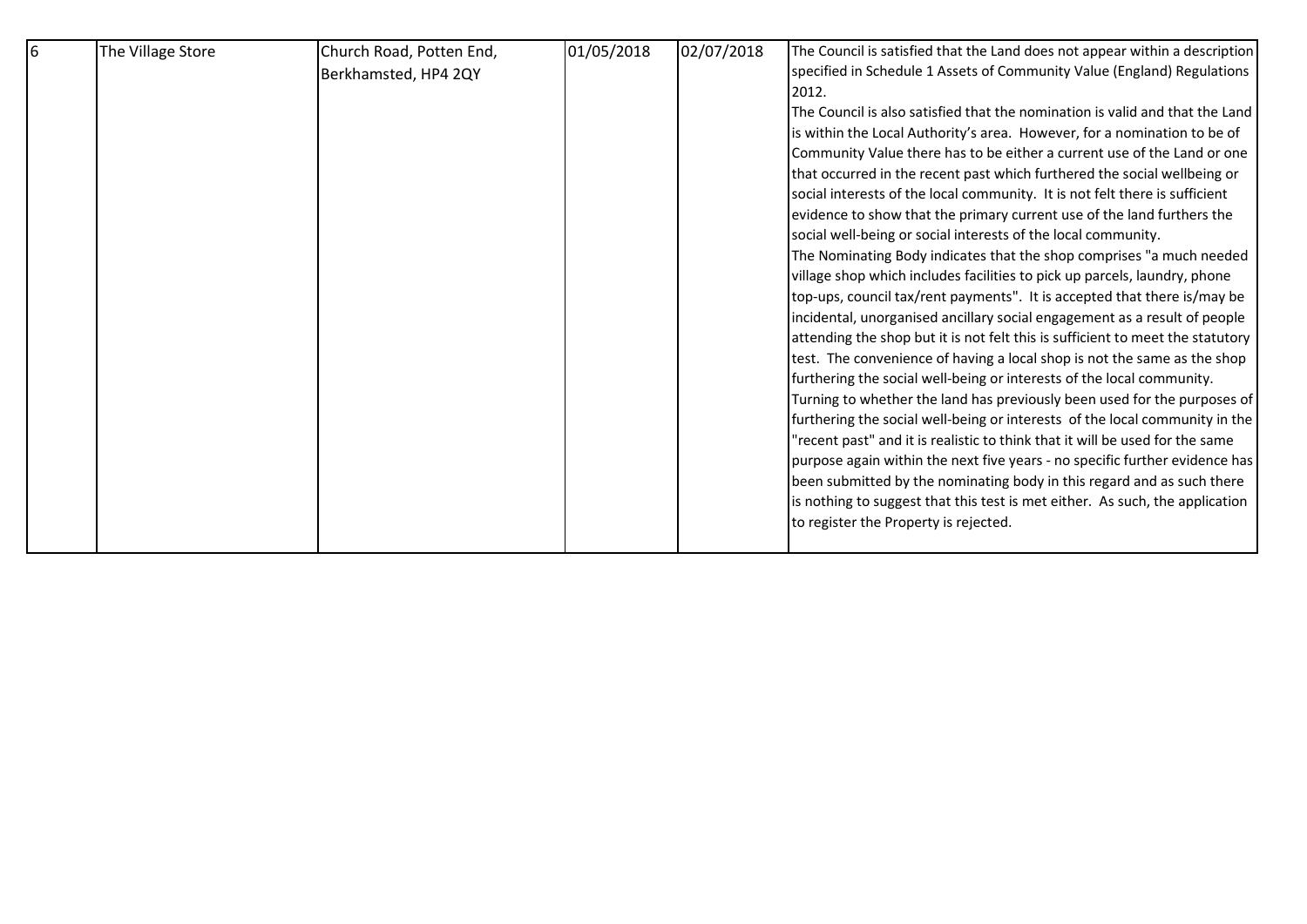| $\overline{7}$ | St Bartholomew's Church | Hemp Lane, Wigginton, HP23 6HF 21/03/2019 | 24/04/2019 | The Council is satisfied that the Building does not appear within a         |
|----------------|-------------------------|-------------------------------------------|------------|-----------------------------------------------------------------------------|
|                |                         |                                           |            | description in Schedule 1 Assets of Community Value (England)               |
|                |                         |                                           |            | Regulations 2012. The Council is also satisfied that the nomination is      |
|                |                         |                                           |            | valid and that the Building is within the Local Authority's area.           |
|                |                         |                                           |            | However, for a nomination to be of Community Value there has to be          |
|                |                         |                                           |            | either a current use of the Building or one that occurred in the recent     |
|                |                         |                                           |            | past which furthered the social wellbeing or social interests of the local  |
|                |                         |                                           |            | community.                                                                  |
|                |                         |                                           |            | The Council is mindful of the First Tier Tribunal decision reached in       |
|                |                         |                                           |            | General Conference of the New Church v Bristol City Council (Localism       |
|                |                         |                                           |            | Act 2011) [2015] UKFTT CR 2014 0013 (GRC) and agrees that the               |
|                |                         |                                           |            | expresssion "social wellbeing and social interests of the community" in     |
|                |                         |                                           |            | Section 88 does not "encompass religious observances in a church,           |
|                |                         |                                           |            | mosque or synagogue etc" and that such a building would not in practice     |
|                |                         |                                           |            | fall within Section 88 unless some other non-ancillary use was being        |
|                |                         |                                           |            | made of it that did further the social wellbeing/social interests of the    |
|                |                         |                                           |            | local community.                                                            |
|                |                         |                                           |            | It is not felt that sufficient evidence has been submitted to demonstrate   |
|                |                         |                                           |            | that this statutory test has been met.                                      |
|                |                         |                                           |            | The Nominating Body indicates that the church is a key asset for many       |
|                |                         |                                           |            | people in the village, with 2 (sometimes 3) services each week. It refers   |
|                |                         |                                           |            | to "strong connections" to the local school whose pupils regularly visit    |
|                |                         |                                           |            | the church for the services. It also states that the cemetery is still used |
|                |                         |                                           |            | for burials.                                                                |
|                |                         |                                           |            | The evidence does not go beyond showing the "religious observances in a     |
|                |                         |                                           |            | church" and as such does not satisfy the Section 88 criteria.               |
|                |                         |                                           |            | The Nominating Body goes on to state that "a weekly cafe" is held in the    |
|                |                         |                                           |            | church hall. A popular fair is held annually in the church grounds.         |
|                |                         |                                           |            | On the bases of this alone, however, it was not felt that the evidence      |
|                |                         |                                           |            | discloses that the other uses have a more than ancillary character and as   |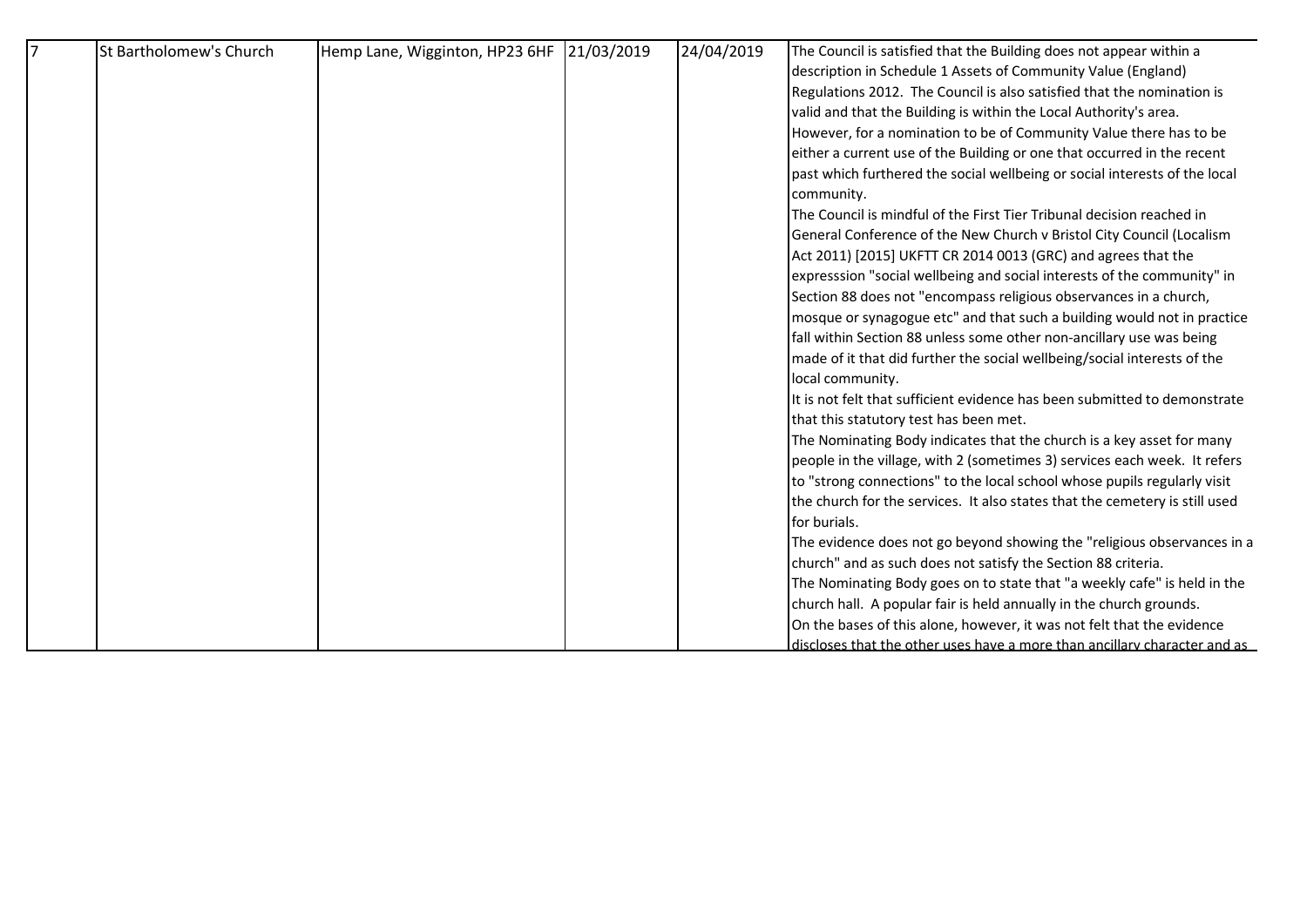| l8 | The Windmill Public House | The Common, Chipperfield, Kings                                 | 05/11/2020 | 10/12/2020 | The Council is also satisfied that the nomination is valid and that the      |
|----|---------------------------|-----------------------------------------------------------------|------------|------------|------------------------------------------------------------------------------|
|    |                           | Langley, WD4 9BU                                                |            |            | Property is within the Local Authority's area. However, for a nomination     |
|    |                           |                                                                 |            |            | to be of Community Value there has to be either a current use of the         |
|    |                           |                                                                 |            |            | Property or one that occurred in the recent past which furthered the         |
|    |                           |                                                                 |            |            | social wellbeing or social interests of the local community which can be     |
|    |                           |                                                                 |            |            | cultural, recreational or sporting interests. The Council noted that quiz    |
|    |                           |                                                                 |            |            | nights take place at the Property raising funds for charities and that local |
|    |                           |                                                                 |            |            | clubs use the Property to meet. However no evidence was provided             |
|    |                           |                                                                 |            |            | regarding the frequency of these events, which sectors of the local          |
|    |                           |                                                                 |            |            | community attends them, or how the activities at the Property further        |
|    |                           |                                                                 |            |            | the social wellbeing or social interests of the local community. The         |
|    |                           |                                                                 |            |            | Council took the view that in order to justify a listing, there needs to be  |
|    |                           |                                                                 |            |            | evidence that the Property acts as a hub or focal point for the local        |
|    |                           |                                                                 |            |            | community groups.                                                            |
| 9  |                           | The George and Dragon Public   87 High Street, Berkhamsted, HP4 | 05/11/2020 | 10/12/2020 | The Council is also satisfied that the nomination is valid and that the      |
|    | House                     | 3QL                                                             |            |            | Property is within the Local Authority's area. However, for a nomination     |
|    |                           |                                                                 |            |            | to be of Community Value there has to be either a current use of the         |
|    |                           |                                                                 |            |            | Property or one that occurred in the recent past which furthered the         |
|    |                           |                                                                 |            |            | social wellbeing or social interests of the local community which can be     |
|    |                           |                                                                 |            |            | cultural, recreational or sporting interests. The Council noted that quiz    |
|    |                           |                                                                 |            |            | nights and live events take place at the Property. However no evidence       |
|    |                           |                                                                 |            |            | was provided regarding the frequency of these events, which sectors of       |
|    |                           |                                                                 |            |            | the local community attended them, or how the activities at the Property     |
|    |                           |                                                                 |            |            | further the social wellbeing or social interests of the local community.     |
|    |                           |                                                                 |            |            | The Council also noted that weekly Women's Institute meetings took           |
|    |                           |                                                                 |            |            | place at the Property when not in lockdown. Again, no information was        |
|    |                           |                                                                 |            |            | provided to demonstrate how these meetings benefit the local                 |
|    |                           |                                                                 |            |            | community or how this was a non-ancillary use of the Property.               |
|    |                           |                                                                 |            |            |                                                                              |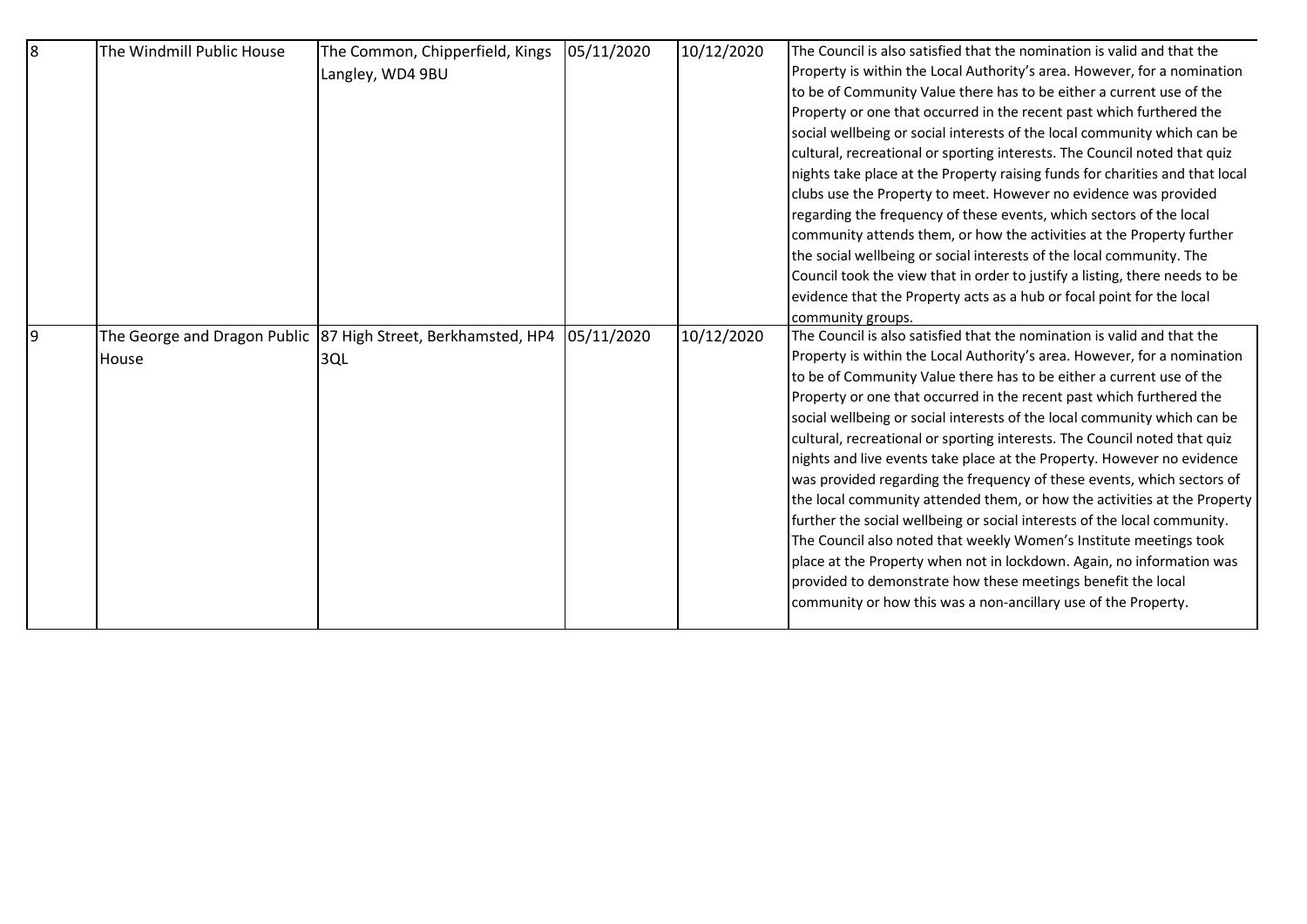| 10 <sup>10</sup><br>The Paddock Public House | Tower Hill, Chipperfield, WD4 9LJ | 10/11/2020 | 10/12/2020 | The Council is also satisfied that the nomination is valid and that the    |
|----------------------------------------------|-----------------------------------|------------|------------|----------------------------------------------------------------------------|
|                                              |                                   |            |            | Property is within the Local Authority's area. However, for a nomination   |
|                                              |                                   |            |            | to be of Community Value there has to be either a current use of the       |
|                                              |                                   |            |            | Property or one that occurred in the recent past which furthered the       |
|                                              |                                   |            |            | social wellbeing or social interests of the local community which can be   |
|                                              |                                   |            |            | cultural, recreational or sporting interests. The Council noted that quiz  |
|                                              |                                   |            |            | nights take place at the Property and that these were popular after the    |
|                                              |                                   |            |            | first lockdown as the community felt part of a group. However no           |
|                                              |                                   |            |            | evidence was provided regarding the frequency of the quiz nights, which    |
|                                              |                                   |            |            | sectors of the local community attended them, or how the activities at     |
|                                              |                                   |            |            | the Property would further the social wellbeing or social interests of the |
|                                              |                                   |            |            | local community in the longer term, postlockdown.                          |
|                                              |                                   |            |            |                                                                            |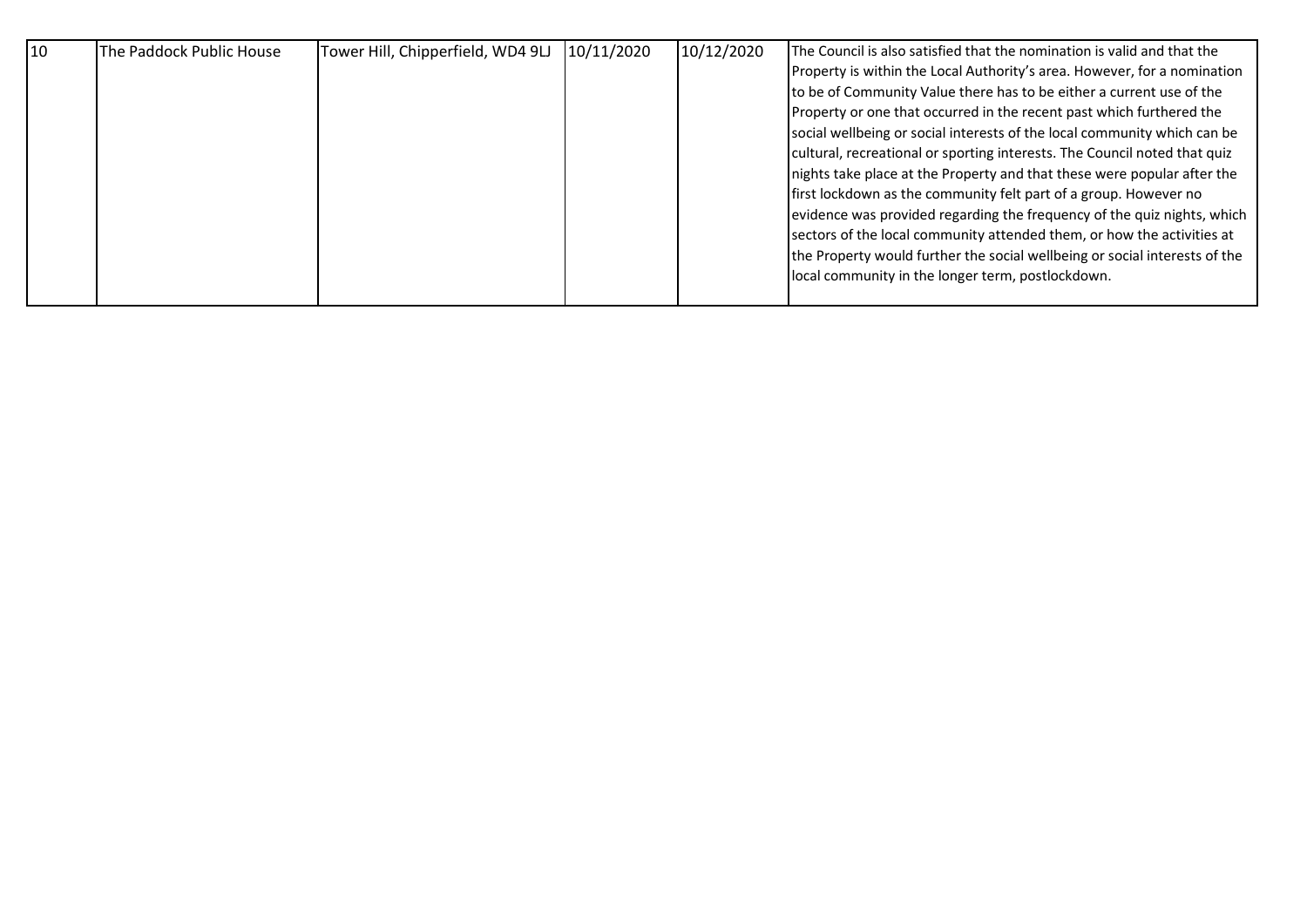| 11 | The Crystal Palace | Station Road, Berkhamsted, HP4 | 27/11/2020 | 18/01/2021 | The Council is also satisfied that the nomination is valid and that the      |
|----|--------------------|--------------------------------|------------|------------|------------------------------------------------------------------------------|
|    |                    | 2EZ                            |            |            | Property is within the Local Authority's area. However, for a nomination     |
|    |                    |                                |            |            | to be of Community Value there has to be either a current use of the         |
|    |                    |                                |            |            | Property or one that occurred in the recent past which furthered the         |
|    |                    |                                |            |            | social wellbeing or social interests of the local community which can be     |
|    |                    |                                |            |            | cultural, recreational or sporting interests. The Council noted that the     |
|    |                    |                                |            |            | Property had not been operated as a pub since March 2020 and                 |
|    |                    |                                |            |            | therefore section 88(1) of the Localism Act is not satisfied as there is no  |
|    |                    |                                |            |            | actual or current use as a pub. The Council then considered if there had     |
|    |                    |                                |            |            | been a use which furthered the wellbeing of the local community in the       |
|    |                    |                                |            |            | recent past to satisfy section 88(2)(a). When determining what is the        |
|    |                    |                                |            |            | 'recent past' the Council determined that for this nomination this is to be  |
|    |                    |                                |            |            | in the last five years, due to the long standing history as a pub. The Panel |
|    |                    |                                |            |            | considered the 20 facts put forward by the Nominator. The Council            |
|    |                    |                                |            |            | determined that the TripAdvisor reviews did not evidence any use in the      |
|    |                    |                                |            |            | recent past which furthered the social well-being or interests of the local  |
|    |                    |                                |            |            | community. It could not be established if all of the reviews were            |
|    |                    |                                |            |            | submitted by residents of the local community. Furthermore, many of          |
|    |                    |                                |            |            | the reviews pre-date November 2015 and are therefore not in the 'recent      |
|    |                    |                                |            |            | past'. Added to this, the majority of the reviews focused on the standard    |
|    |                    |                                |            |            | of the food and décor and did not evidence any events which took place       |
|    |                    |                                |            |            | regularly enough or were just as important as the main use as a pub to be    |
|    |                    |                                |            |            | considered as non-ancillary uses. The Council viewed these events as         |
|    |                    |                                |            |            | additional features of the pub. The Council also took the view that the      |
|    |                    |                                |            |            | long standing history, location (including proximity to the canal and        |
|    |                    |                                |            |            | station), visual amenity and objections to the current planning              |
|    |                    |                                |            |            | application are not relevant factors when considering the use of the         |
|    |                    |                                |            |            | Property within section 88(2). Notwithstanding the nomination failing to     |
|    |                    |                                |            |            | meet section 88(2) (a), the Council did consider if section 88(2) (b) would  |
|    |                    |                                |            |            | be satisfied. The Council took into consideration                            |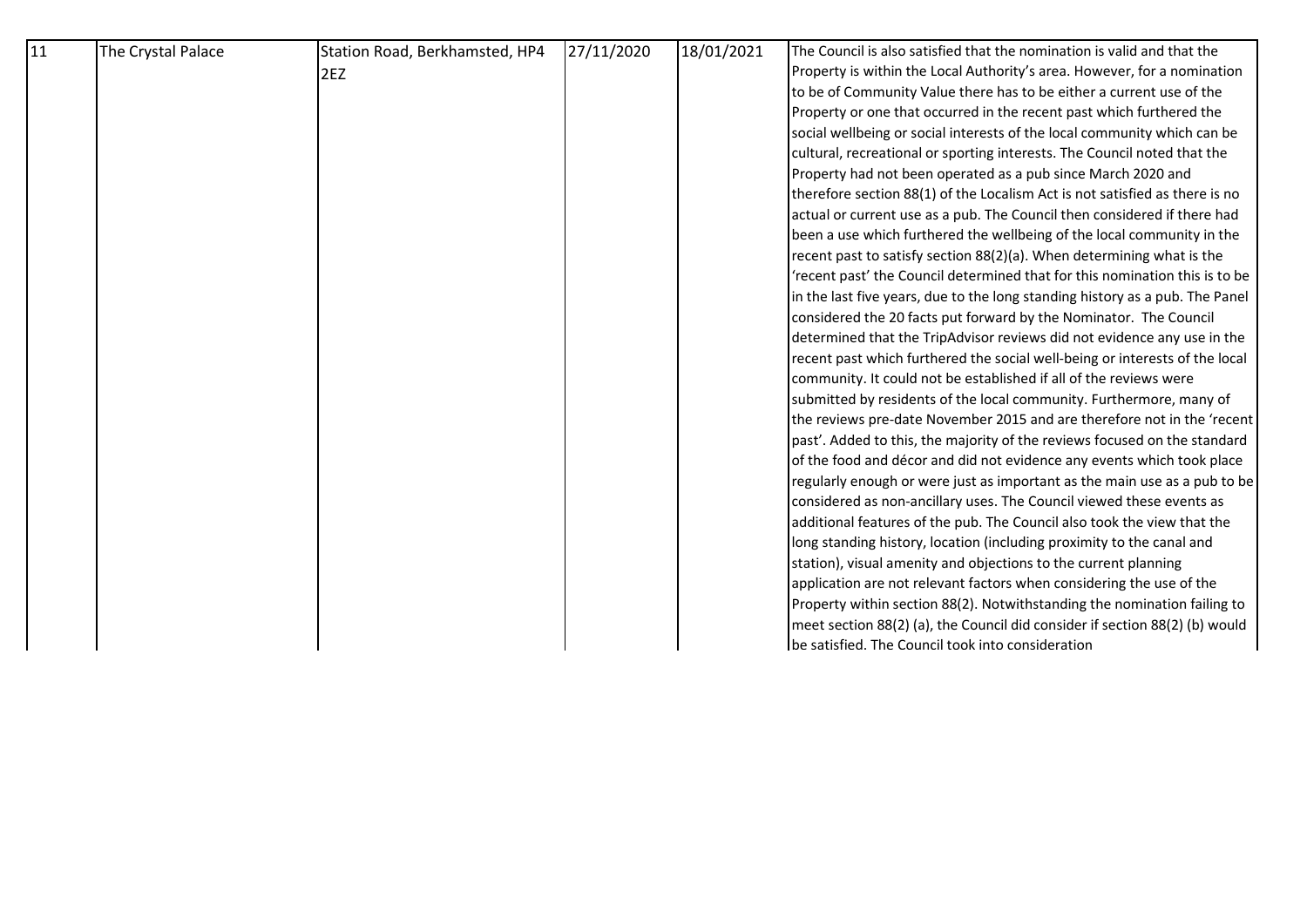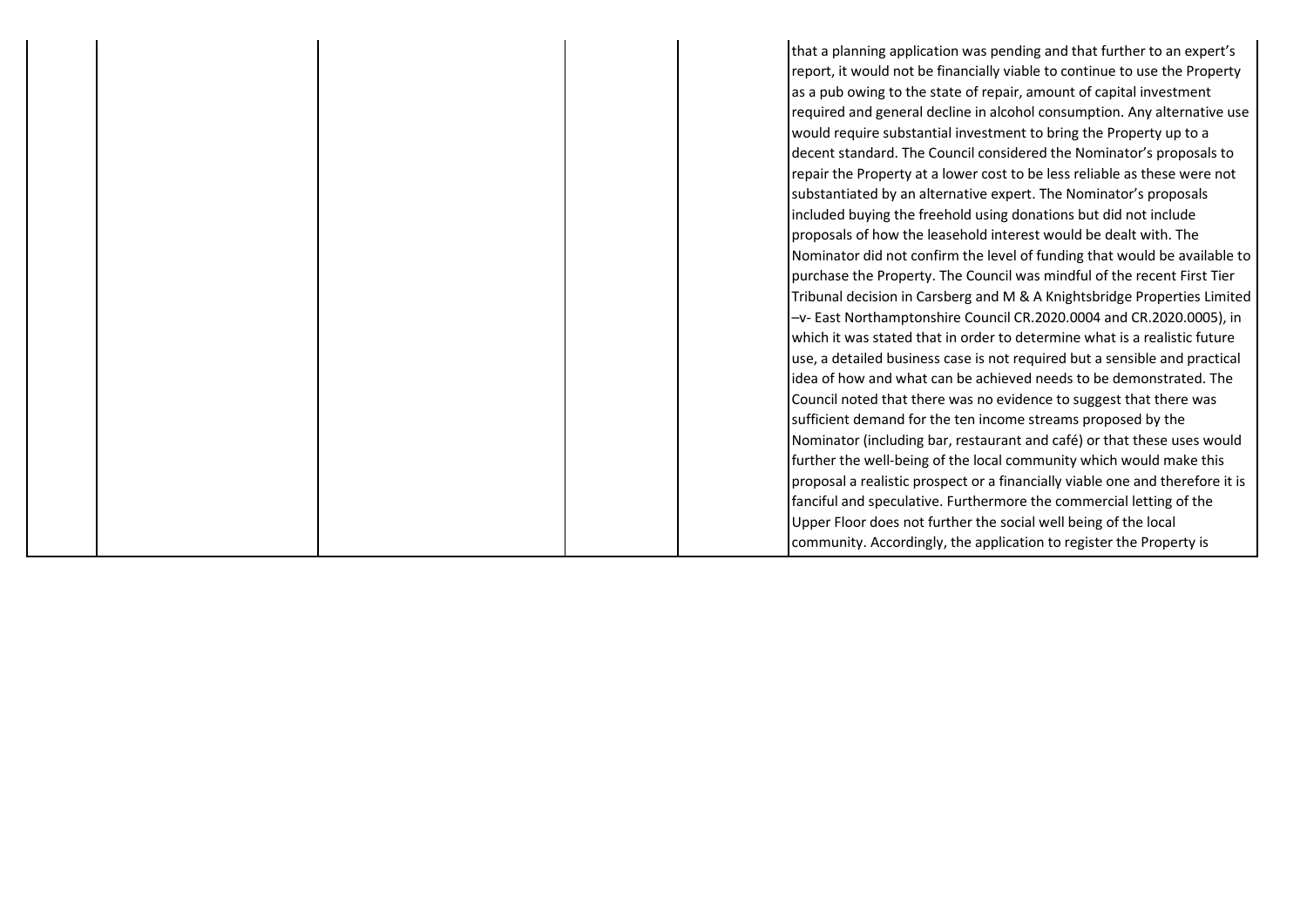| 12 | <b>Berkhamsted Football Club</b> | Lower Kings Road, Berkhamsted, | 18/06/2021 | 13/09/2021 | The Council is satisfied that the Property does not appear within a          |
|----|----------------------------------|--------------------------------|------------|------------|------------------------------------------------------------------------------|
|    |                                  | HP4 2AL                        |            |            | description in Schedule 1 Assets of Community Value (England)                |
|    |                                  |                                |            |            | Regulations 2012, land which is not of community value.                      |
|    |                                  |                                |            |            | The Council noted that the Property has primarily been used as a football    |
|    |                                  |                                |            |            | club and therefore section 88(1) of the Localism Act is satisfied. The       |
|    |                                  |                                |            |            | Council considered the Clubhouse activities as ancillary to the main use     |
|    |                                  |                                |            |            | as a football club and therefore not relevant uses when considering the      |
|    |                                  |                                |            |            | application.                                                                 |
|    |                                  |                                |            |            | The Council then considered if there had been a use which furthered the      |
|    |                                  |                                |            |            | wellbeing of the local community in the recent past to satisfy section       |
|    |                                  |                                |            |            | 88(2) (a). There is no statutory definition of "local community" which can   |
|    |                                  |                                |            |            | vary from asset to asset depending on the particular facts of each           |
|    |                                  |                                |            |            | application. The Panel determined that for a football club, the local        |
|    |                                  |                                |            |            | community would be residents living in the vicinity of the Property and      |
|    |                                  |                                |            |            | that usage should act as a hub or focal point for a significant proportion   |
|    |                                  |                                |            |            | of an identifiable community.                                                |
|    |                                  |                                |            |            | Having taken into account the above criteria for "local community", the      |
|    |                                  |                                |            |            | Panel considered the eligibility criteria for joining the five teams which   |
|    |                                  |                                |            |            | are based on age group and ability. The eligibility requirement does not     |
|    |                                  |                                |            |            | include having a local connection. Further no evidence was provided to       |
|    |                                  |                                |            |            | show that the spectators of the matches are primarily from a large part      |
|    |                                  |                                |            |            | of the local community. Therefore the Panel determined that section          |
|    |                                  |                                |            |            | 88(2)(a) of the Localism Act 2011 is not satisfied.                          |
|    |                                  |                                |            |            | Notwithstanding the nomination failing to meet section 88(2)(a), the         |
|    |                                  |                                |            |            | Council did consider if section 88(2)(b) would be satisfied. The Council     |
|    |                                  |                                |            |            | took into consideration that the current Occupier's lease is due to expire   |
|    |                                  |                                |            |            | in 2023 and that this is not protected by security provisions under the      |
|    |                                  |                                |            |            | Landlord and Tenant Act 1954. The Council also considered the                |
|    |                                  |                                |            |            | representations made by the Freehold Owner which confirms the                |
|    |                                  |                                |            |            | intention to sell the Property for future development and also noted that    |
|    |                                  |                                |            |            | at the current time there is no planning application pending or planning     |
|    |                                  |                                |            |            | permission for the site to be used for an alternative use. On balance of     |
|    |                                  |                                |            |            | these facts, the Panel determined that it is not realistic to think that the |
|    |                                  |                                |            |            | Property could be used in a way that would further the social well-being     |
|    |                                  |                                |            |            | or social interests of the local community in the next five years.           |
|    |                                  |                                |            |            | Accordingly, the application to register the Property is rejected.           |
|    |                                  |                                |            |            |                                                                              |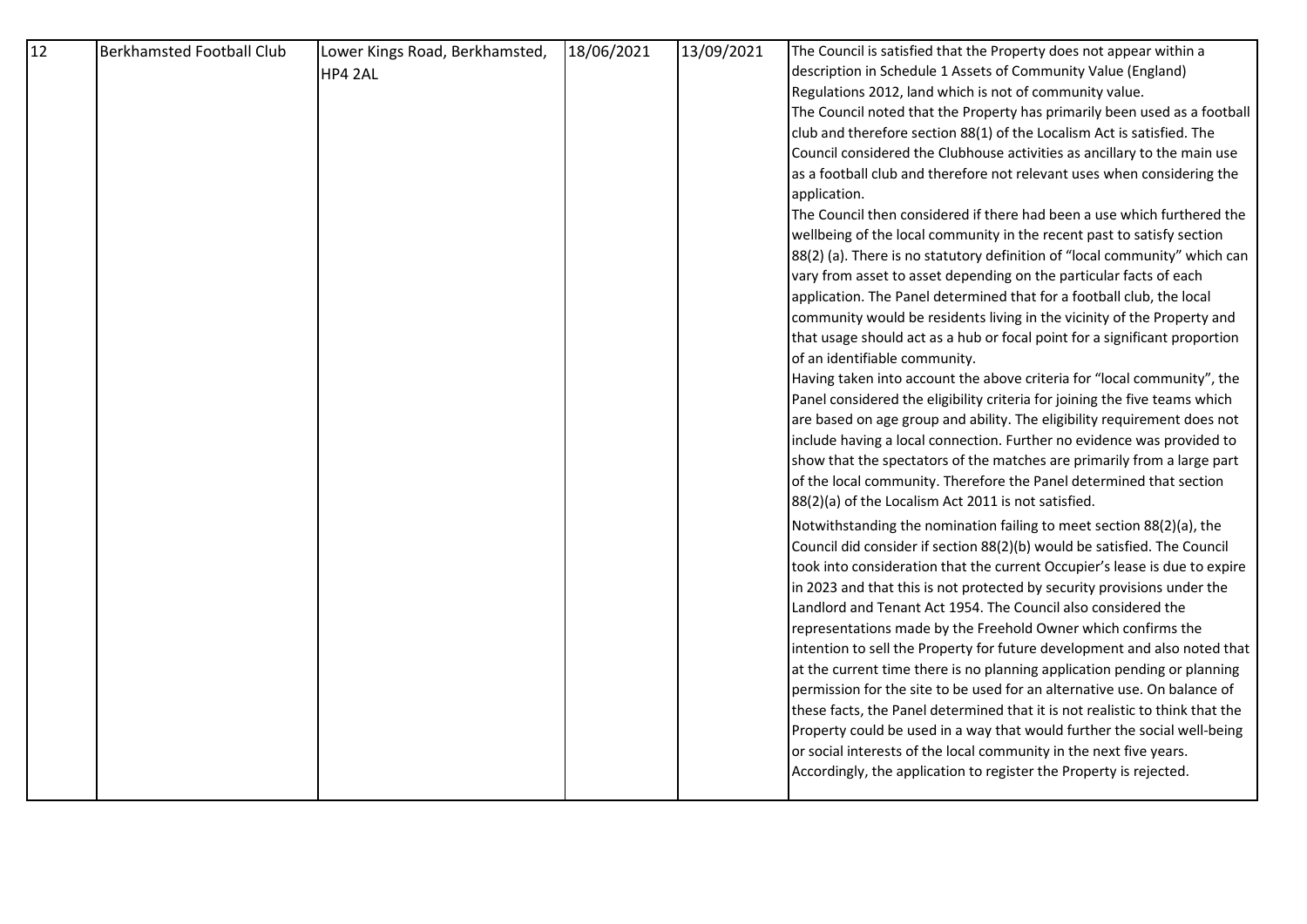| 13 | <b>Valiant Trooper</b> | Trooper Road, Aldbury, Tring, HP2307/10/2021 | 09/10/2021 | The Council is satisfied that the Property does not appear within a          |
|----|------------------------|----------------------------------------------|------------|------------------------------------------------------------------------------|
|    |                        |                                              |            | description in Schedule 1 Assets of Community Value (England)                |
|    |                        |                                              |            | Regulations 2012, land which is not of community value. The Council is       |
|    |                        |                                              |            | also satisfied that the nomination is valid and that the Property is within  |
|    |                        |                                              |            | the Local Authority's area. However, for a nomination to be of               |
|    |                        |                                              |            | Community Value there has to be either a current use of the Property or      |
|    |                        |                                              |            | one that occurred in the recent past which furthered the social wellbeing    |
|    |                        |                                              |            | or social interests of the local community which can be cultural,            |
|    |                        |                                              |            | recreational or sporting interests. The Council noted that the Property      |
|    |                        |                                              |            | was closed for business and was not being operated as a pub and              |
|    |                        |                                              |            | therefore section 88(1) of the Localism Act is not satisfied as there is no  |
|    |                        |                                              |            | actual or current use as a pub. The Council then considered if there had     |
|    |                        |                                              |            | been a use which furthered the wellbeing of the local community in the       |
|    |                        |                                              |            | recent past to satisfy section 88(2)(a). When determining what is the        |
|    |                        |                                              |            | 'recent past' the Council determined that for this nomination, the period    |
|    |                        |                                              |            | to be considered is in the last five years, due to the long standing history |
|    |                        |                                              |            | as a pub. The Panel considered the evidence and representations put          |
|    |                        |                                              |            | forward by the Nominating Body and Aldbury Parish Council. The Council       |
|    |                        |                                              |            | was mindful of previous appeal decisions where it was determined that        |
|    |                        |                                              |            | pubs do not automatically qualify as an asset of community value,            |
|    |                        |                                              |            | namely the Upper Tribunal decision reached in Admiral Taverns Limited v      |
|    |                        |                                              |            | Cheshire West and Chester Council [2018] UKUT 15 (AAC) and Patel v           |
|    |                        |                                              |            | London Borough of Hackney and another [2013] UKFTT CR/2013/0005              |
|    |                        |                                              |            | (GRC). There are no classes of properties designated by statute as assets    |
|    |                        |                                              |            | of community value as this can differ from place to place.                   |
|    |                        |                                              |            |                                                                              |
|    |                        |                                              |            |                                                                              |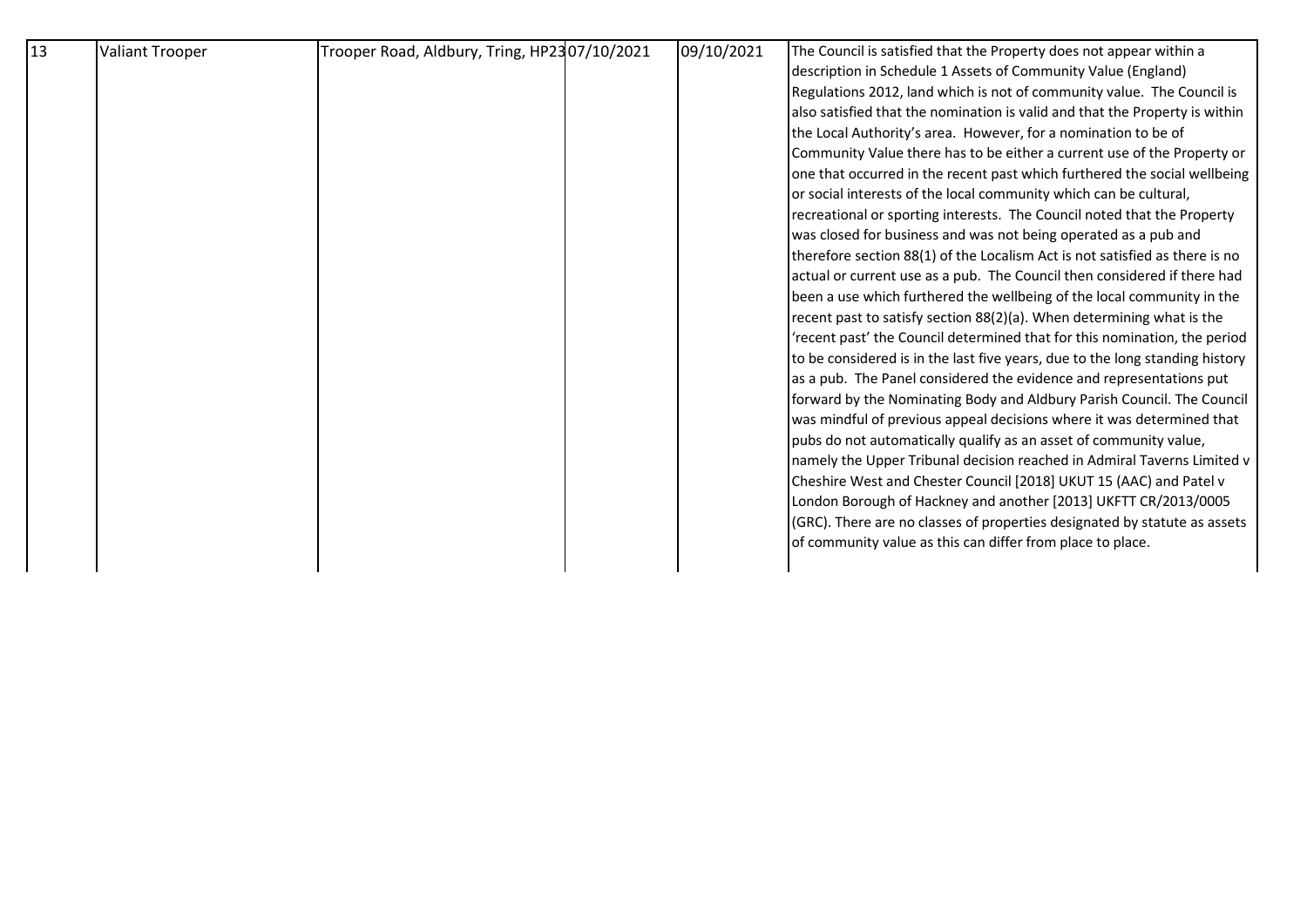The Council determined that the activities listed in the supplementary information submitted by the Nominating Body did not evidence any use in the recent past which furthered the social well-being or interests of the local community which were not just incidental to the use as a pub. Activities such as being a meeting point for various cycling and walking groups, Bridge Club, beer festivals, barbeques, comedy nights and dominoes competitions did not evidence events which took place regularly enough or were just as important as the main use as a pub to be considered as non-ancillary uses. The Council considered that these events took place at the pub as a convenience rather than a necessity. No information was provided as to why these events could not take place at the local village hall or at the other neighbouring pub or what the impact has been to the local community while the pub has been shut. The Council also took the view that the long standing history of the pub, informal atmosphere and parking facilities are not relevant factors when considering the use of the Property within section 88(2). These are additional features of the pub. Notwithstanding the nomination failing to meet section 88(2)(a), the Council did consider if section 88(2)(b) would be satisfied. The Council took into consideration the Freehold owner's representation that the owner has no intention to operate the property as a pub and, it would not be financially viable to continue to use the Property as a pub owing to the state of repair, amount of capital investment required and competition from the close proximity of another pub and food establishments in nearby villages.

The Council was mindful of the recent First Tier Tribunal decision in Carsberg and M & A Knightsbridge Properties Limited –v- East Northamptonshire Council CR.2020.0004 and CR.2020.0005), in which it was determined that in order to determine what is a realistic future use, a detailed business case is not required but a sensible and practical idea of how and what can be achieved needs to be demonstrated. The Council noted that no evidence was put forward by the Nominating Body as to how the property could be a viable business as a pub in the future.

Accordingly, the application to register the Property is rejected.